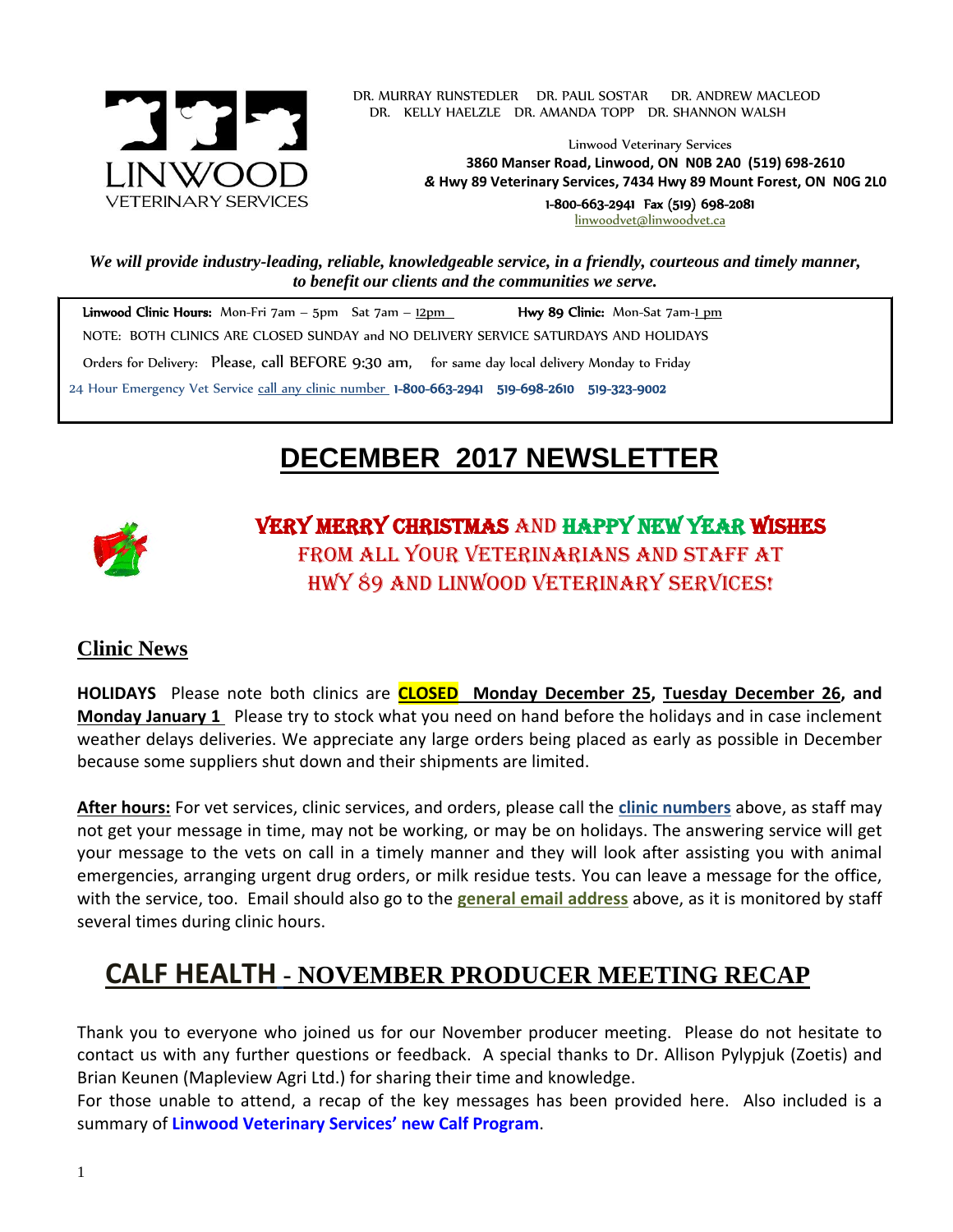#### **Why the emphasis on calf health?**

The first 6 months of a calf's life largely determine her performance and longevity in the herd. When you invest in your calves, you invest in your farm's future.

#### **How do we set up our calves for success as future productive members of the herd?**

The three key areas of calf management include:

- 1. **Colostrum management**
- 2. **Calfhood Disease** (lung & intestine health)
- 3. **Heifer Growth** (doubling weight at weaning)

Collecting and interpreting data in each of these management areas allows us to establish farm performance relative to industry targets, and guide decision-making for more profitable outcomes. We cannot effectively manage what we do not measure.

#### *Colostrum management*

Colostrum contains not only antibodies, but also nutrients, growth factors, and hormones essential for calf development and growth. Proper colostrum management yields lower treatment and mortality rates, improved growth rates and feed efficiency, younger age at first calving, and an increased milk production in  $1^{st}$  and  $2^{nd}$  lactation.

#### *Quantity & Timing*

- To ensure successful passive transfer, feed **within 2 hours of birth** (max 4-6 hours)
- To achieve **150-200g** of antibody (IgG), feed **3.5-4L to Holstein calves, 2.5-3L to Jersey calves**
	- On average, a calf will drink 2.2L; be prepared to tube the rest or give a  $2^{nd}$ feeding within 6hrs after birth
	- Avoid excessive tubing, which suppresses the suckle reflex and may lead to incomplete rumen groove closure and scours

#### *Quality*:

- Excellent colostrum is identified using a **colostrometer (50- 140 mg/mL)** or a **Brix refractometer (>22%)**. Brix is more accurate
- Measuring colostrum quality:
	- Eases decision making for use  $-$  e.g. feeding failing colostrum to calves  $3+$  days old vs. immediate use vs. storage (freezing)

Brix **I** 

Triggers investigation in cases of repeated poor quality  $-$  e.g. dry cow period, delay to harvest

#### *Cleanliness*:

- High bacterial loads decrease antibody absorption
- Transmissible pathogens in colostrum include E. coli, Salmonella spp., Mycoplasma spp., Johnes
- Culture targets for colostrum and collection/storage/feeding equipment are:
	- TPC (total plate count) <100,000 cfu/mL
	- TCC (total coliform count) <10,000 cfu/mL



Colostometer  $\triangle$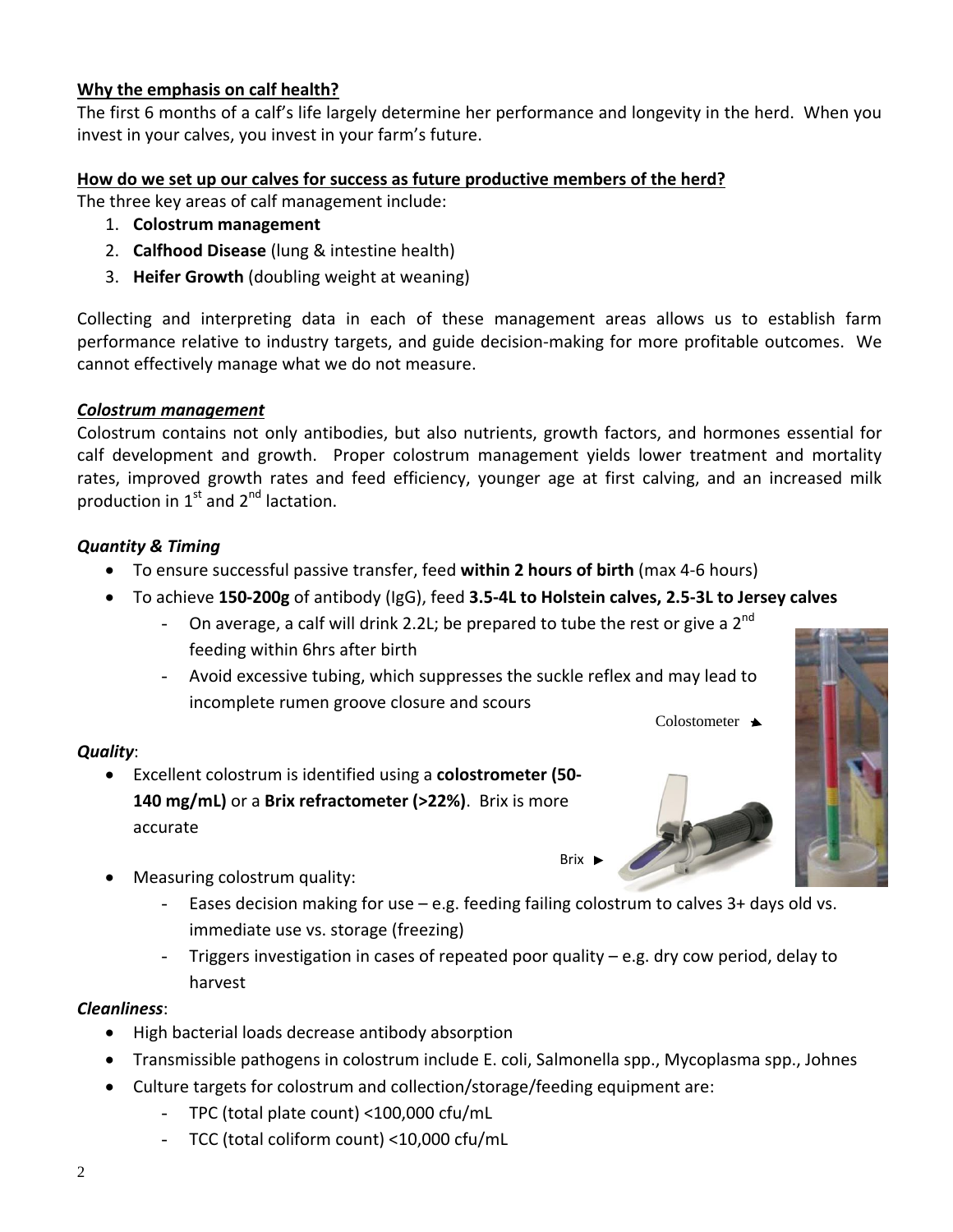#### *Successful passive transfer:*

- **Serum total protein (STP) > 5.5g/dL** indicates adequate transfer of maternal antibodies to the calf
- *Calves may still have failure of passive transfer even if fed excellent quality colostrum* e.g. delay in feeding, high bacterial loads, etc.
- If using colostrum replacer rather than maternal colostrum (e.g. Johnes or BLV control), be sure to check the label – **replacers** will have 100-150g of antibody (IgG) vs. **supplements** will have 40-60g.

# *Calfhood Disease*

There are both direct costs (e.g. cost of treatment, labour) and indirect costs (e.g. delayed time to first breeding) associated with calfhood disease. Targets are **<3% mortality pre-weaning and <10% treatment rate**. Tools for achieving these targets include:

- Effective colostrum management
- Vaccination e.g. ScourGuard 4KC (cows), Inforce-3 (fresh cows, calves)
- An environment that is clean, dry, well-bedded, free from drafts, and well-ventilated
- Early recognition and intervention e.g. calf health scores, disease & treatment rates, calf lung ultrasound (see below)

# *Intestinal health*

Maintaining a high plane of nutrition in calves requires feeding more milk than what has been historically recommended. Feeding more milk yields more fecal output. Differentiate between loose stools (normal in healthy calves) and true scours.

Scouring calves are painful, grow at a slower rate, weigh 1kg less at 50 days of age, and cost \$137 more to raise. The cause of scours cannot be determined from the appearance of feces. Calf age, severity of onset, and farm history provide guidance but optimizing treatment (i.e. reduced repeat treatments, quicker resolution) requires diagnostic testing.

# *Lung health*

Recent research (Dunn et. al, 2017) demonstrated that **the presence of lung consolidation at least once in the first 8 weeks of life, was associated with a 525kg decrease in first lactation 305 milk production**. This research validated **calf lung ultrasound** as a viable tool for early identification of respiratory disease and provided a target (<10% consolidation recommended). Don't underestimate your **thermometer** as a tool for early identification of respiratory disease. Identifying sick calves by "not coming up to eat" is identifying calves too late and will result in higher treatment rates.

#### *Calf health scores*

Developed by the University of Wisconsin, these score charts are another tool for decision making surrounding treatment, and for monitoring trends in calf health. Scoring criteria include: nasal discharge, eye/ear, cough, temperature, total respiratory score, and fecal consistency.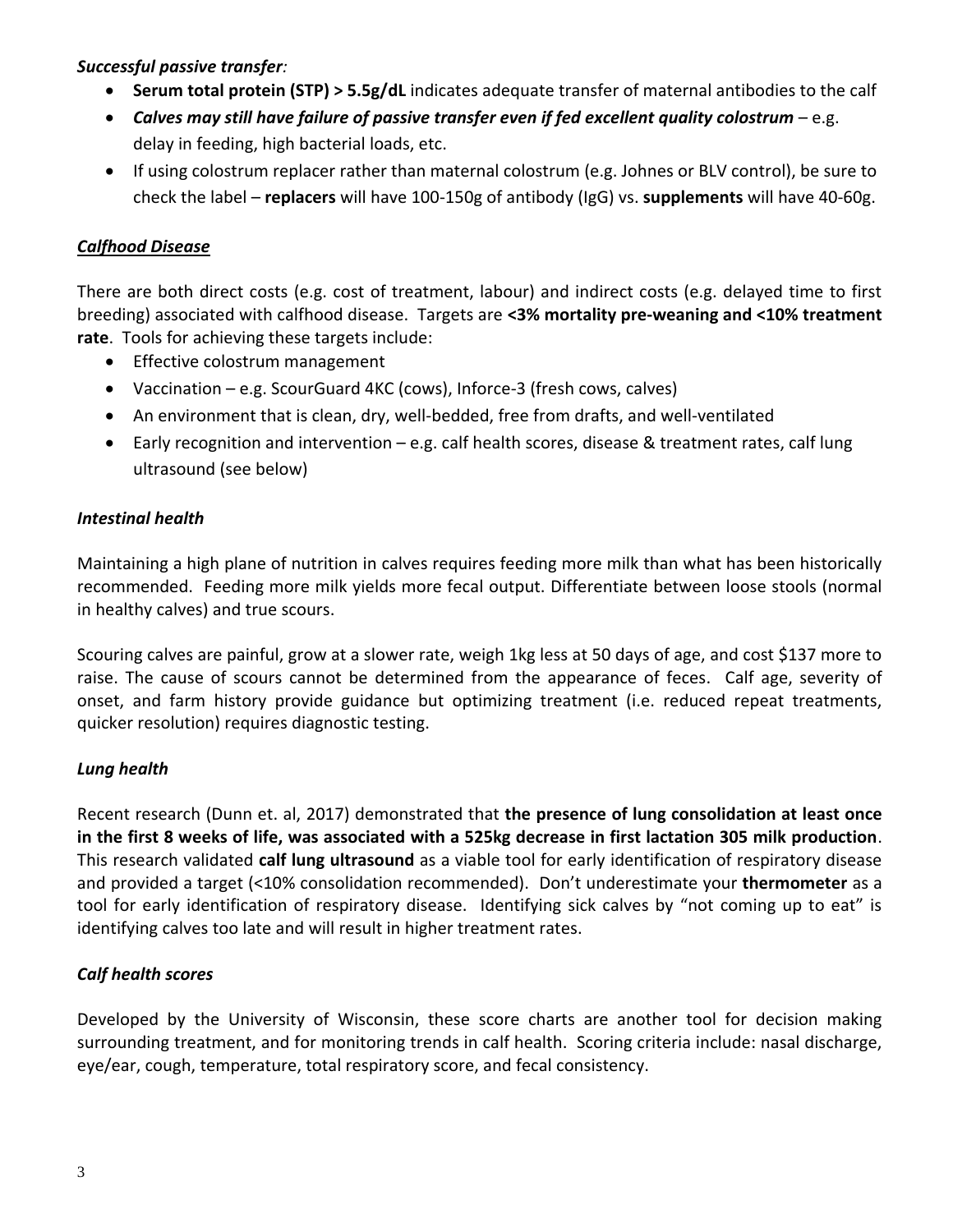#### *Heifer Growth*

# *Feeding & weaning*

Optimum growth requires a high plane of nutrition. For example, using Cornell **feeding rates**, on a dry matter basis, we would feed a 90lb calf *(guideline only)*:

- $\bullet$  1.5% (1.35lb) for the first 7 days
- 2-2.5% (1.8-2.25lb) for the remainder

Ideally, calves should be drinking 9L prior to weaning (note: use caution with high intensity feeding programs).

**Water quality** for milk replacer reconstitution is very important to prevent repeatedly feeding bacteria. **Consistency** (thorough mixing) of milk replacer influences uniformity of heifer growth.

Milk does not stimulate Normal Serous Small amount of unilateral Bilateral, cloudy, or Copious bilateral **over 3 weeks** is recommended. Discharge in growth and encourage in growth and encourage in growth and encourage cross-Example *(guideline only):* excess mucous discharge

- 3 weeks prior to weaning: 6-8L fed once per day
- 2-weeks prior to weaning: 3-4L fed once per day
- 1 week prior to weaning: 3-4L fed once every 3 feedings

# *Tips for successful growth in the winter months*

**Thermoneutral zone of a calf (10-20°C)**: This is the temperature at which a calf does not use additional energy to maintain body temperature; i.e. all available energy is used for maintenance and growth. Above the **upper critical temperature (UCT)**, energy is required to cool the calf (heat stress). Below the **lower critical temperature (LCT)**, energy is required to warm the calf (cold stress). If additional energy is not provided in the winter months, growth rates will suffer. We can support calves below their LCT by:

- 1. **Increasing caloric intake**
- 2. **Providing calf coats**
- 3. **Ensuring adequate bedding (nesting score)**

**Adjusting milk replacer fed:** For every 0.5\*C below the LCT, increase milk replacer by 1% *(guideline only)*. Assuming a 90lb calf at birth, using a 26-26-17 milk replacer, to achieve an 180lb calf at 8 weeks we must feed roughly 100-1050g/day in the summer and an additional 250-350g in the winter. Assuming 125g/L:

15°C to 0°C: bump up feedings by 1L (i.e. offer additional 1L at either AM or PM feeding)

0°C to -15°C: bump up feedings by another 1L (i.e. offer additional 1L at both AM and PM feedings)

Simply switching to a higher-fat milk replacer in the winter is not sufficient. Avoid high-ash products (e.g. high-lactose whey); if ash increases to 12%, energy is decreased by 50%.

**Calf coats**: These make a significant difference for calves under 3 weeks. Generally, begin using coats in November, and end mid-May.

**Bedding & Nesting scores**: Effective ambient temperature (EAT) is the temperature that the animal is experiencing and is not necessarily the same as air temperature. Bedding is an exceptionally costeffective means of improving EAT (and improving respiratory health). The nesting score is used to assess bedding usage.

- **Score 1 (Poor)**: calves' legs are entirely visible
- **Score 2 (Moderate)**: calves' legs partially visible when laying
- **Score 3 (Ideal)**: calves' legs generally not visible when laying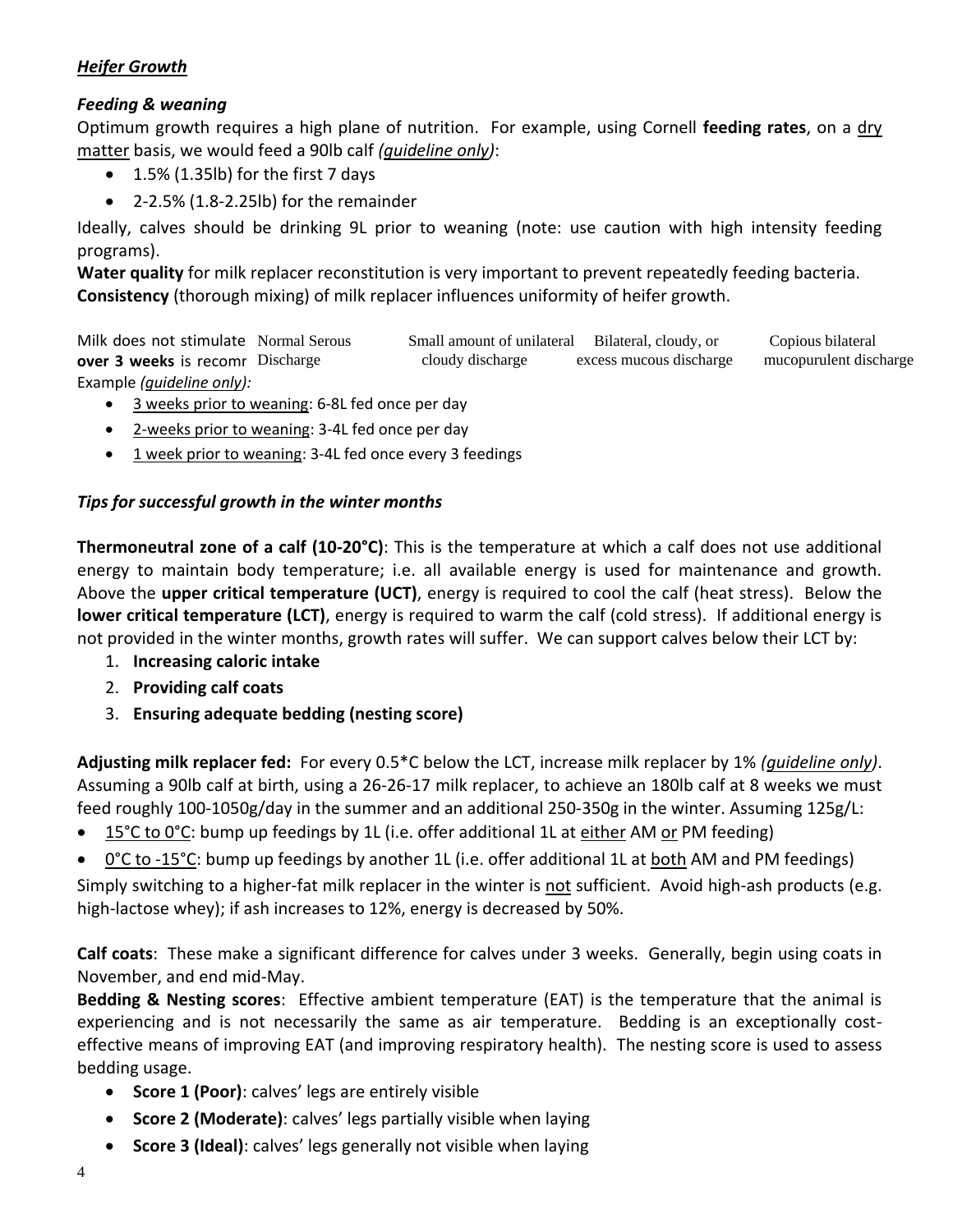

#### *Growth curves & targets*

A heifer's growth rate determines how efficiently she will become a productive member of the herd. Ideal growth is not too slow, too fast, or too expensive. Heifer growth may either be compared to industry breed standards or adjusted to individual herd goals. Growth

curves plot heifer height and/or weight and have various uses:

- Evaluation of heifer management to identify individuals or groups that are undersized or under/overweight
- Generation of performance targets required for achieving
- set herd goals
- Monitoring response to management changes

Weights can be measured using weigh-tapes, which use girth as an approximation of weight.





| Age            | <b>WEIGHT</b><br>(KG) |                     |
|----------------|-----------------------|---------------------|
|                | 50th<br>%ile          | <b>90th</b><br>%ile |
| 1              | 76                    | -97                 |
| $\overline{2}$ | 102                   | 125                 |
| $\mathbf{3}$   | 127                   | 154                 |
| 4              | 152                   | 182                 |
| 5              | 177                   | 210                 |
| 6              | 203                   | 239                 |
| $\tau$         | 228                   | 267                 |
| $\mathbf{R}$   | 253                   | 295                 |
| -9             | 278                   | 323                 |
| 10             | 304                   | 352                 |
| 11             | 329                   | 380                 |
| 12             | 354.                  | 408                 |
| 13             | 379                   | 437                 |
| ì4             | 405                   | 465                 |
| 15             | 430                   | 493                 |
| 16             | 455                   | 522                 |
| 17             | 480                   | 550                 |
| 18             | 506                   | 578                 |
| 19             | 531                   | 686                 |
| 20.            | 556                   | 635                 |
| 21             | 581                   | 663                 |
| 22             | 607                   | 691                 |
| 23             | 632                   | 720                 |
| 24             | 657                   | 748                 |